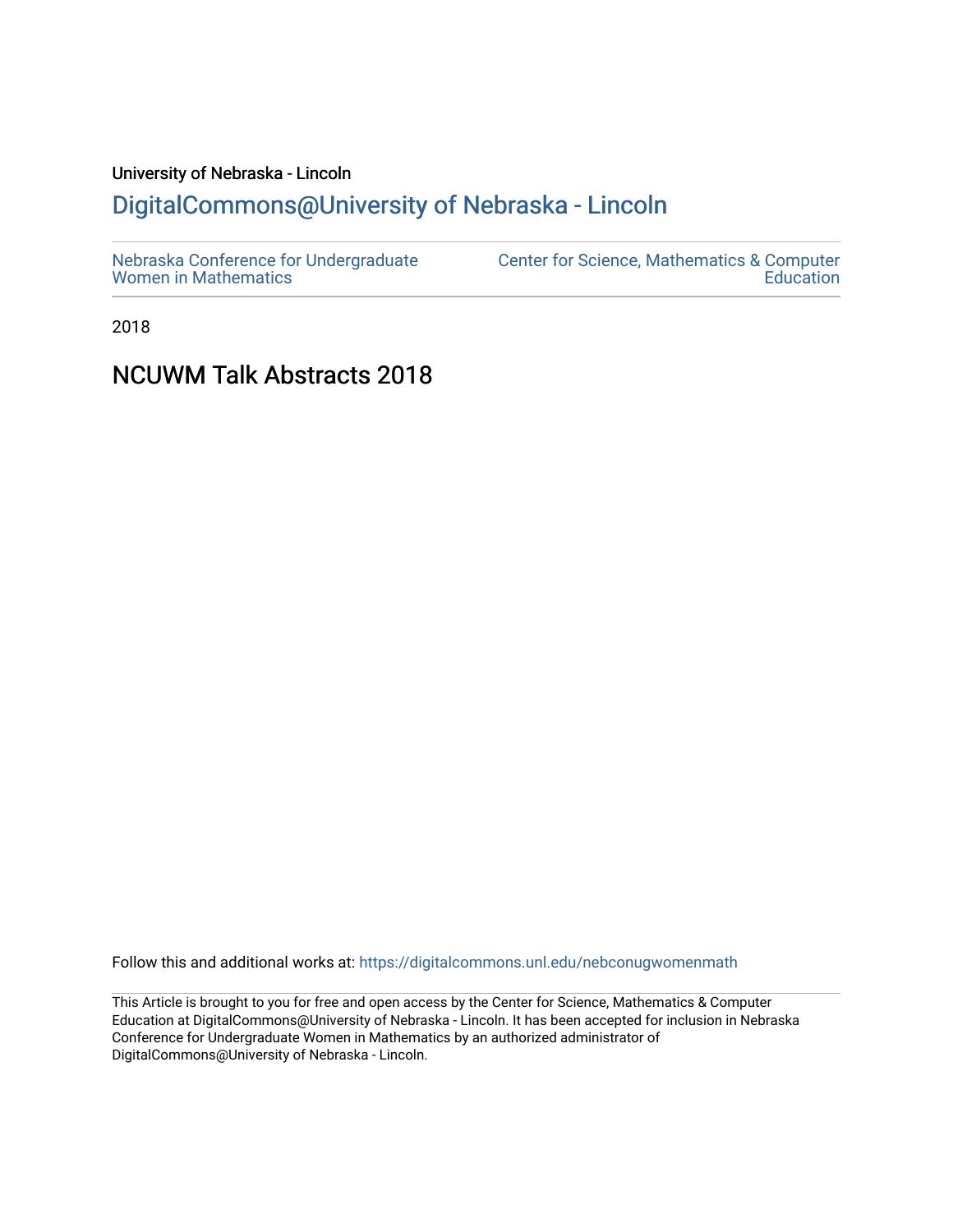The Twentieth Annual Nebraska Conference for Undergraduate Women in Mathematics

January 26 – 28, 2018

# TALK ABSTRACTS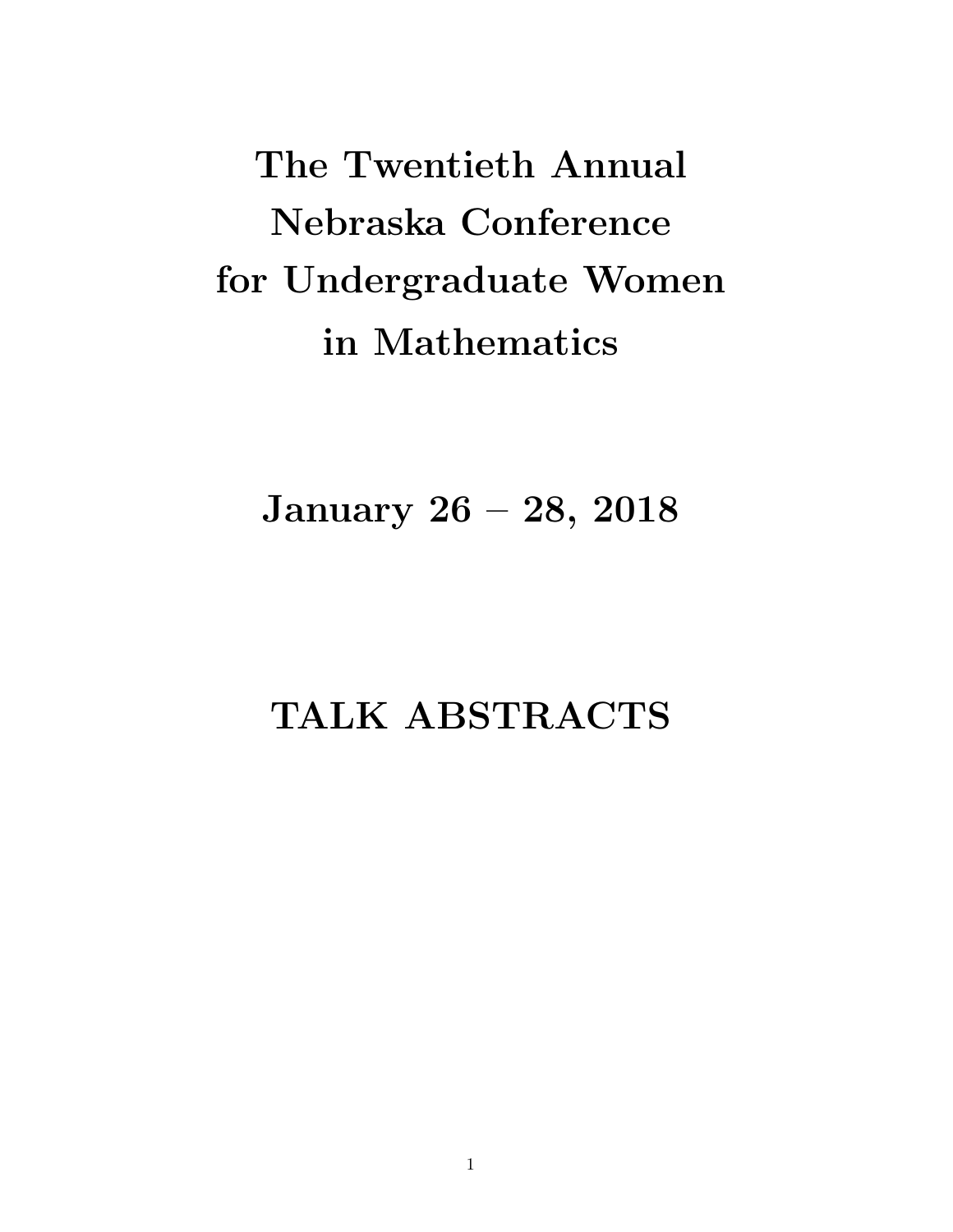## PLENARY TALKS

Dr. Jill Pipher Professor of Mathematics Brown University Mathematical Ideas in Public Key Cryptography

The concept of public key encryption was introduced in the famous 1976 paper "New Directions in Cryptography" by Diffie and Hellman. Within a couple of years, Rivest, Shamir and Adelman produced the first published example of a public key cryptosystem, and RSA encryption is still widely used for secure communication. In this lecture, I will give some historical background to encryption, both private and public key, and explain some of the mathematical ideas involved in several different encryption systems. In particular, we'll focus on lattice-based encryption schemes, like NTRU, an efficient public key system due to Hoffstein, Silverman and myself, that continues to remain secure against quantum attacks.

Dr. Irena Swanson Professor of Mathematics Reed College Life in the Algebra Lane

Algebraists solve equations systematically and in the process build relevant structures and theorems. As a starting point we will take equations from linear algebra and look at them with Hilbert's Nullstellensatz, Grete Hermann's bounds, and Gröbner bases.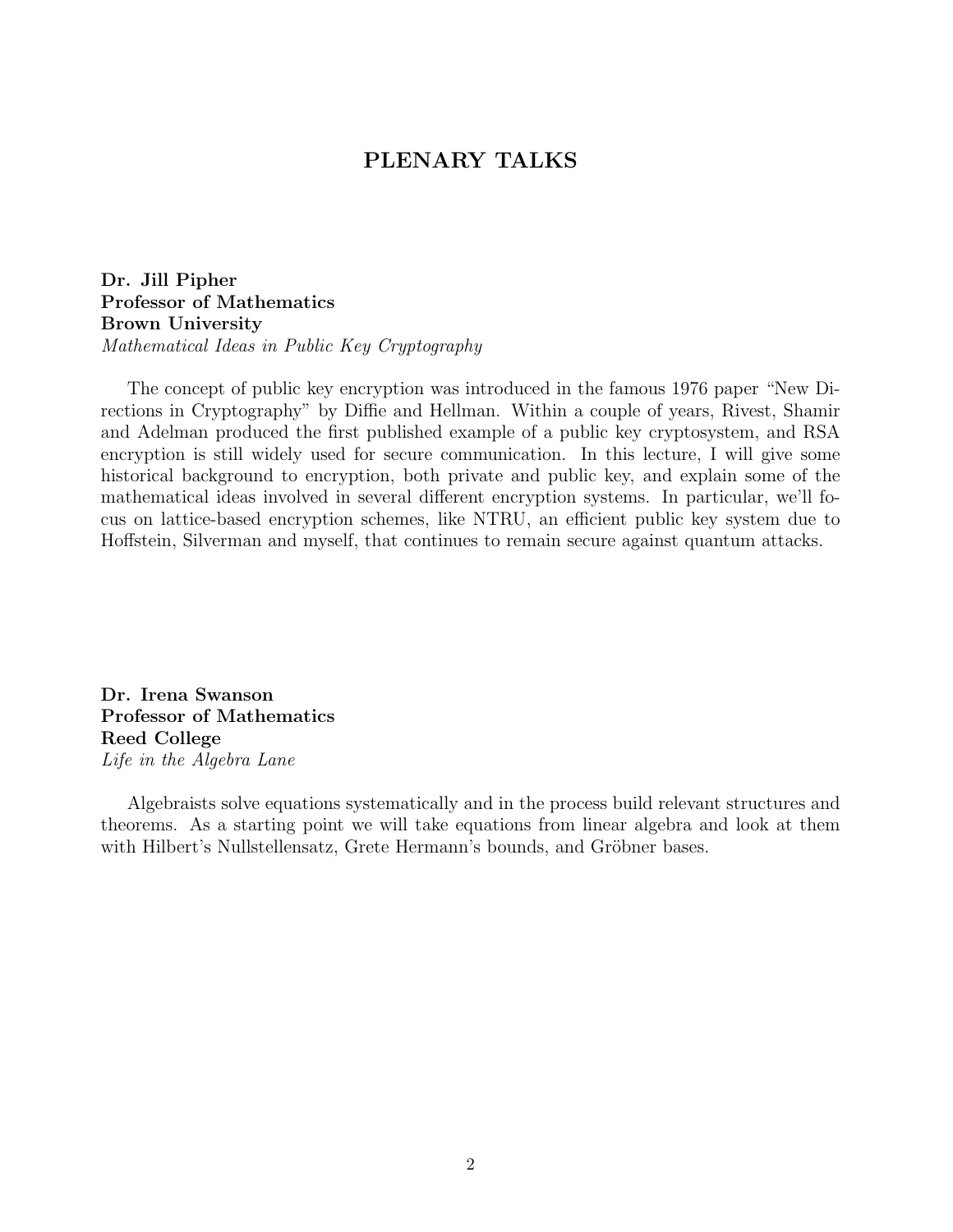#### Talks by Undergraduate Students

## Chloe Avery, University of California, Santa Barbara Caitlyn Booms, University of Notre Dame

How Noncatenary Can a UFD Be?

Let A be a local (Noetherian) integral domain with unique maximal ideal M. In algebra, nearly every nice A that mathematicians encounter is catenary. However, we say that A is noncatenary if its prime ideal structure satisfies a strange condition. In 1946, Cohen conjectured that every local integral domain is catenary. However, in 1956, Nagata gave an example of a noncatenary local integral domain, and he then conjectured that all local unique factorization domains (UFDs) are catenary. Once again, this was proven false by Heitmann in 1993 who gave an example of a noncatenary UFD. In addition, Heitmann proved in 1979 that there is no finite bound on how noncatenary a local integral domain can be. Using theorems proven during our research program this summer, we have been able to extend this result to show that there is no finite bound on how noncatenary a local UFD can be. We'll briefly discuss our theorems and give an example that demonstrates this result.

#### Carissa Babcock, Alverno College

Competition and (1, 2)-Step Competition Numbers in 4-Cycle Graph Variations

In 2013, Factor, Merz and Sano asked the question: Are there graphs other than  $C_4$ , the cycle on 4 vertices, where the competition number of a graph  $G$ , denoted  $k(G)$ , is greater than its  $(1, 2)$ -step competition number,  $k(1, 2)(G)$ ? The competition number  $k(G)$  is defined as the smallest nonnegative integer k such that a graph  $G$  with k isolated vertices is the competition graph for some acyclic digraph. Similarly, the  $(1, 2)$ -step competition number is defined as the smallest nonnegative integer k such that a graph G with k isolated vertices is the  $(1, 2)$ -step competition graph for some acyclic digraph D. An  $(i, j)$ -step competition graph is the generalized concept in which  $\{x, y\}$  will be an edge in the  $(i, m)$ -step competition graph, denoted  $C(i, m)(D)$ , if for some  $z \in V(D) - \{x, y\}$ ,  $d_{D-y}(x, z) \le 1$  and  $d_{D-x}(y, z) \le 2$ or  $d_{D-x}(y, z) \leq 1$  and  $d_{D-y}(x, z) \leq 2$ . Here we explore classes of graphs that provide a partial answer to the question asked in that paper and prove that the relationship exists.

#### Bryn Balls-Barker, Brigham Young University

Optimization of Spectral Algorithms for Link Prediction

The question of which edges will most likely be added next to a network is commonly known as the link prediction problem. Many approaches to solving this problem have been proposed including the use of effective resistance, which can be implemented using eigenvalues and eigenvectors of the Laplacian matrix of a graph. Various methods exist for obtaining these spectral properties. This step accounts for the majority of the temporal complexity of our algorithm to compute effective resistance. We seek to find an efficient method that minimizes this complexity while maintaining accuracy.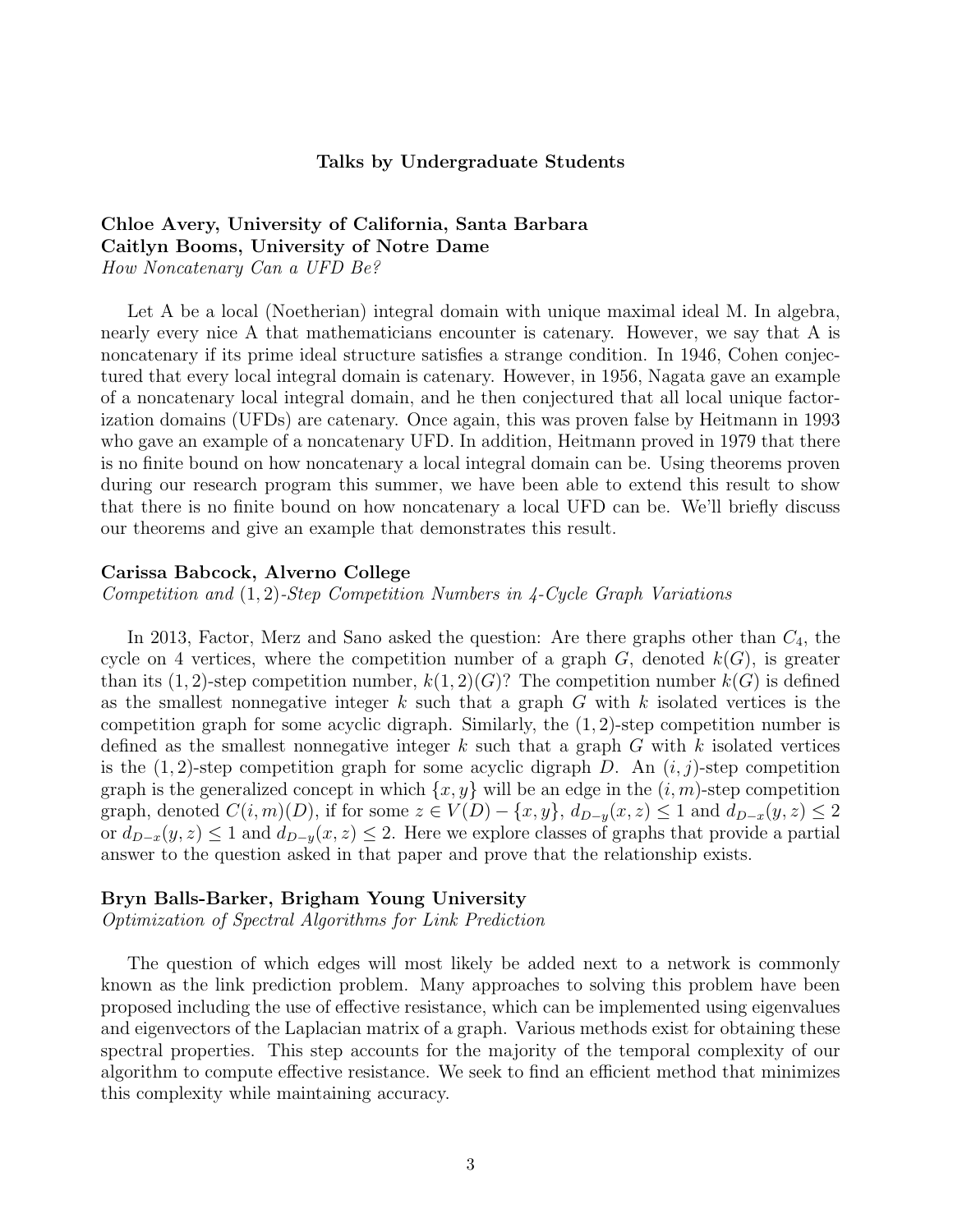#### Maya Banks, Carleton College

A model of hierarchy emergence in complex networks

Given a directed network, we can infer a hierarchy by extracting a ranking of the vertices using the adjacency matrix of the network. In systems such as animal social groups or faculty hiring networks, these rankings allow us to better understand the relative status of different individuals. While there exist different ranking models that allow us to observe hierarchy in established systems, we are left with many questions about how hierarchical structure evolves in networks in the first place. In real networks where the edge set changes over time, we expect that hierarchy in the network affects the formation of new edges. At the same time, the hierarchy that we observe is extracted from the edges currently present in the network. We explore a dynamical model of hierarchy emergence in networks that produces a strongly tiered hierarchical structure, using a physics-inspired method of ranking vertices.

#### Hannah Barta, Central Washington University

Study of Vortex Dynamics with Free Surface Flow

We examine the deformation of varying shapes of collections of point vortices beneath a free surface of an inviscid fluid with a flat bottom boundary. Initial simulations investigate the deformation of vortex sheets in a manner which resembles the Kelvin-Helmholtz instability. With large numbers of point vortices, the simulations we run show that these sheets tend to deform into elliptical patches. Several other shapes of point vortex arrays are simulated, and almost all deform into an elliptical shape. Upon deciding to simulate an ellipse as a starting shape, we observe that an initial elliptical shape deforms the least with time. To increase the realism of these simulations, we introduce a mollified kernel, which slows the speeds of vortices that are close together and yields ellipses that retain their shape with time. We introduce a metric to measure the deformation of these ellipses before and after mollification.

#### Joanne Beckford, Williams College Tina Rajabi, Edmonds Community College The Combinatorics of Factorial Base Representation

Every non-negative integer can be written using what is known as the factorial base representation. We define this notion and explore certain combinatorial structures arising from the arithmetic of these representations. In particular, we will investigate the sum-of-digits function, carry sequences, and a partial order referred to as digital dominance. Finally, we describe an analog of a classical theorem due to Kummer that relates the combinatorial objects of interest by constructing a variety of new integer sequences.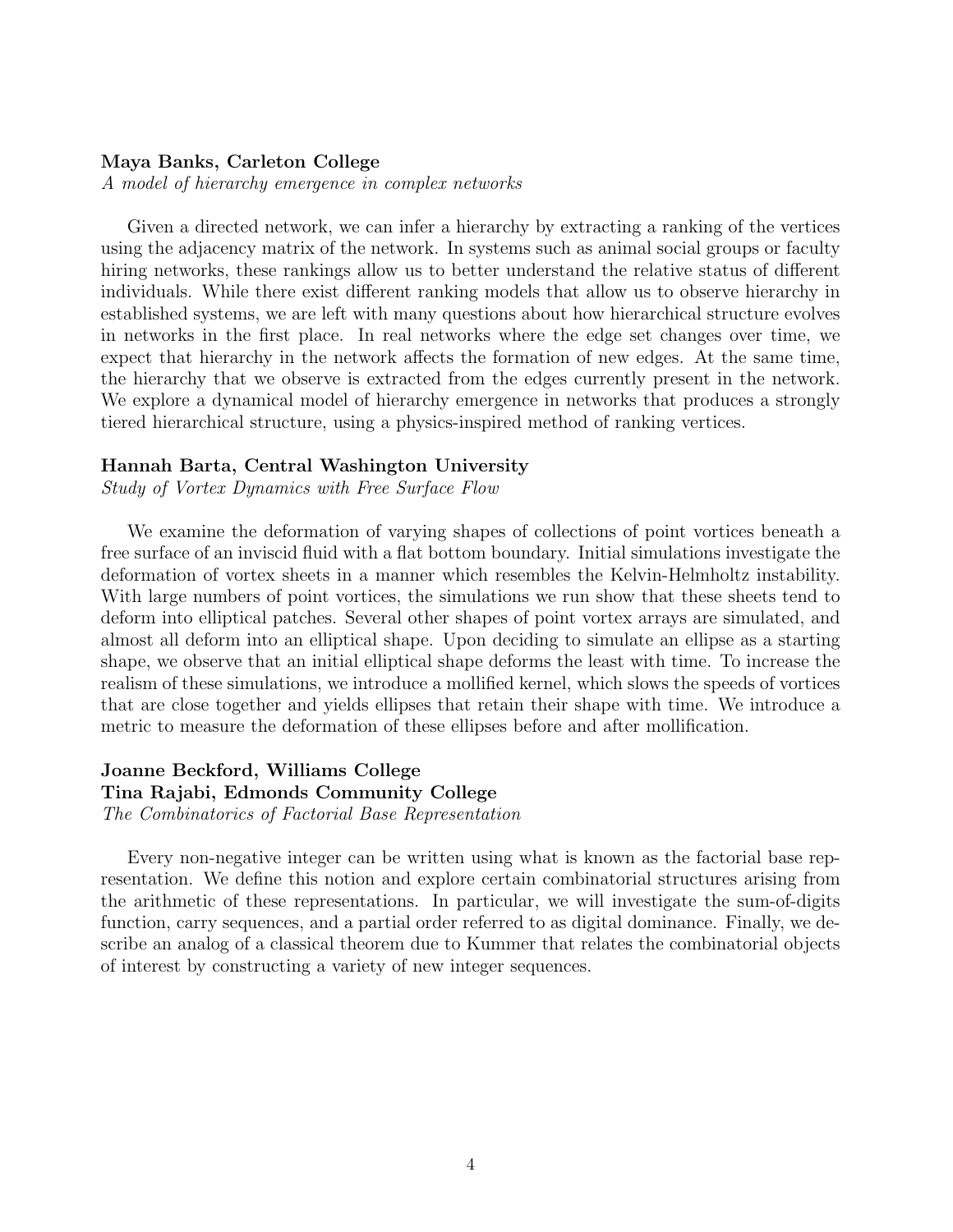#### Emalina Bidari, Northern Arizona University

Structure of braid graphs for reduced words in Coxeter groups

Every element  $w$  of a Coxeter group  $W$  can be written as an expression in the generators, and if the number of generators in an expression (including multiplicity) is minimal, we say that the expression is reduced. Every pair of reduced expressions for the same group element are related by a sequence of commutations and so-called braid moves. We say that two reduced expressions are braid equivalent if they are related by a sequence of braid moves. Given a reduced expression  $r$  for a group element  $w$ , we can form the corresponding braid graph whose vertices are the reduced expressions that are braid equivalent to r and two reduced expressions are connected by an edge if there is a single braid move that converts one reduced expression into the other. In this talk, we will describe the overall structure of braid graphs for reduced expressions in Coxeter groups of type  $A$  and  $B$  in terms of products of graphs.

#### Caitlyn Booms, University of Notre Dame see Chloe Avery

#### Rachel Chaiser, University of Puget Sound

The Combinatorics of Zeckendorf Representations

In this talk we acknowledge the idea that natural numbers exist regardless of their representation. We explore the properties of a representation that utilizes the Fibonacci sequence as the base, called the Zeckendorf representation. We examine the combinatorics arising from the arithmetic of these representations, with a particular emphasis on understanding the "Zeckendorf tree" that encodes them. We introduce several new results related to the tree, allowing us to develop a partial analog to Kummer's classical theorem for counting the number of carries when adding in a prime base.

#### Jacquelyn Chapman, Youngstown State University Julie Phillis, Youngstown State University

A Mathematical Simulation of Bone Cell Behavior: Osteoclasts

The primary function of bones involves three different cells: osteoclasts, osteoblasts, and osteocytes. Osteoclasts are large bone cells that absorb bone tissue, osteoblasts are cells that create new bone, and osteocytes are essentially osteoblasts that have been trapped in the secreted bone matrix. All three cells work together concurrently and are responsible for what the bone is able to do on a daily basis to maintain homeostasis. This talk focuses on one of these three cells, osteoclasts. The research done was in collaboration with the Biomedical Engineering Department at The University of Akron, who provided the lab work. A mathematical model was developed in order to simulate the behavior of these cells in the lab.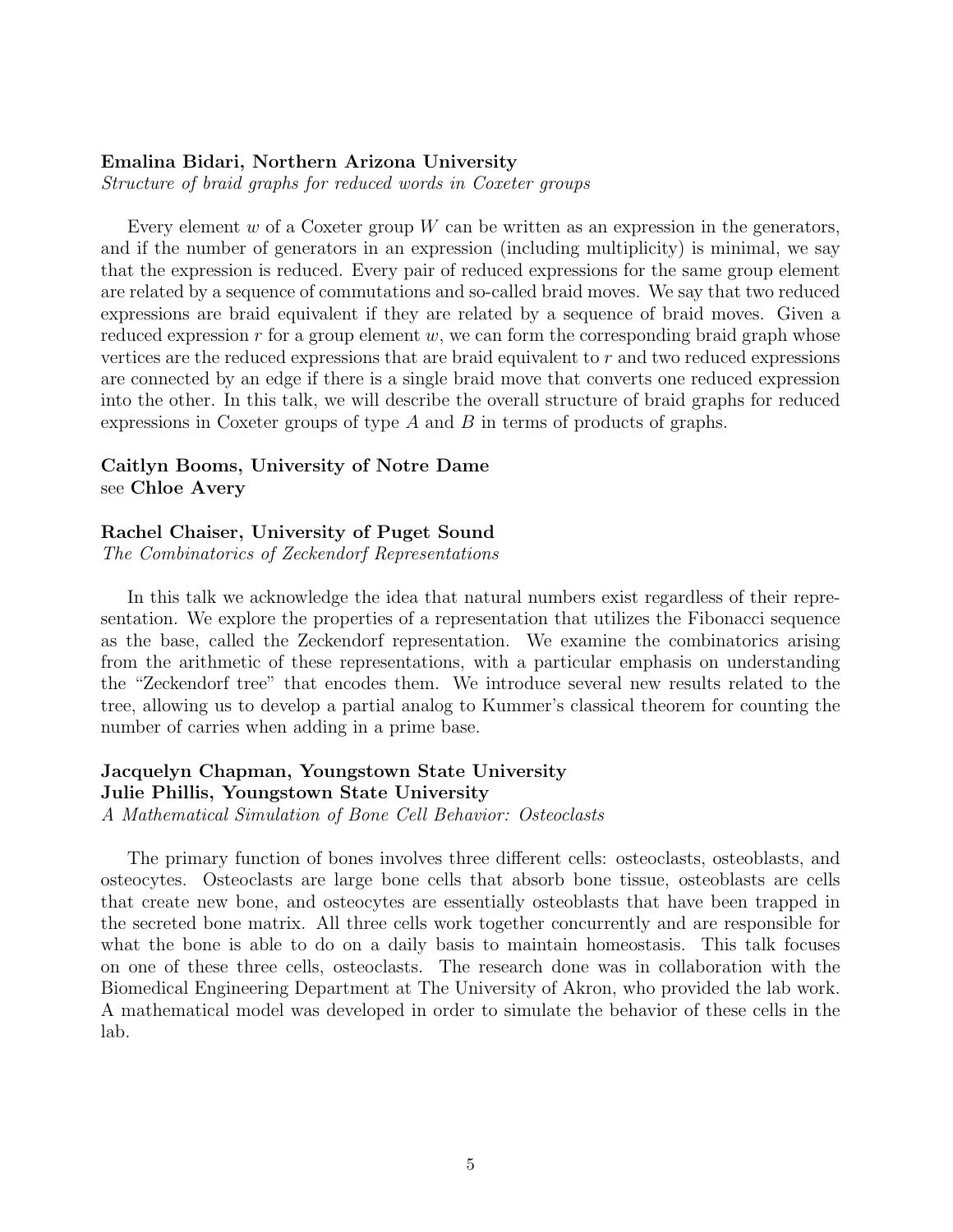#### Malori Cloys, Austin Peay State University

Neighborhood-Prime Labelings of Tree Graphs

A neighborhood-prime labeling of a graph is a variation of a prime labeling in which the vertices are assigned labels from 1 to  $|V(G)|$  such that the greatest common divisor of the neighborhood of each non-degree 1 vertex is equal to 1. In this talk, we examine neighborhoodprime labelings of several types of tree graphs, such as caterpillars, firecrackers, spiders, banana trees, and complete binary trees. These labelings support the theory that all tree graphs have a neighborhood-prime labeling.

#### Olivia Conway, University of Oklahoma

Effects of a Vaccine-Adverse Minority on Vaccination Dynamics

Population vaccination strategies can be modeled as a public goods game, in which some free-riders attempt to benefit from the herd immunity generated by their vaccinated peers. This research takes a game-theoretic approach to represent how vaccine compliance evolves when a proportion of the population is predisposed to distrust vaccines. We further demonstrate the influence of minority opinion in structured neighborhoods. A two-dimensional cellular automaton model superimposes a lattice-like social network to illustrate the spread of contagion and observe the effect of peer networks on social learning.

#### Lydia DeMorett, College of St. Benedict/St. John's University

Modeling Assortative Mating: Creating Configurations of Conflicting Counterparts

Studies show that individuals display preferences when choosing a mate. Assortative mating models take into account the organisms' preferences versus a random mating model which, while computationally easier, is less realistic. This study uses Markov chains to create a flexible model to analyze long term effects of different types of assortative mating. Previous models considered strictly positive or strictly negative assortative mating. We investigate when positive and negative assortative mating are combined.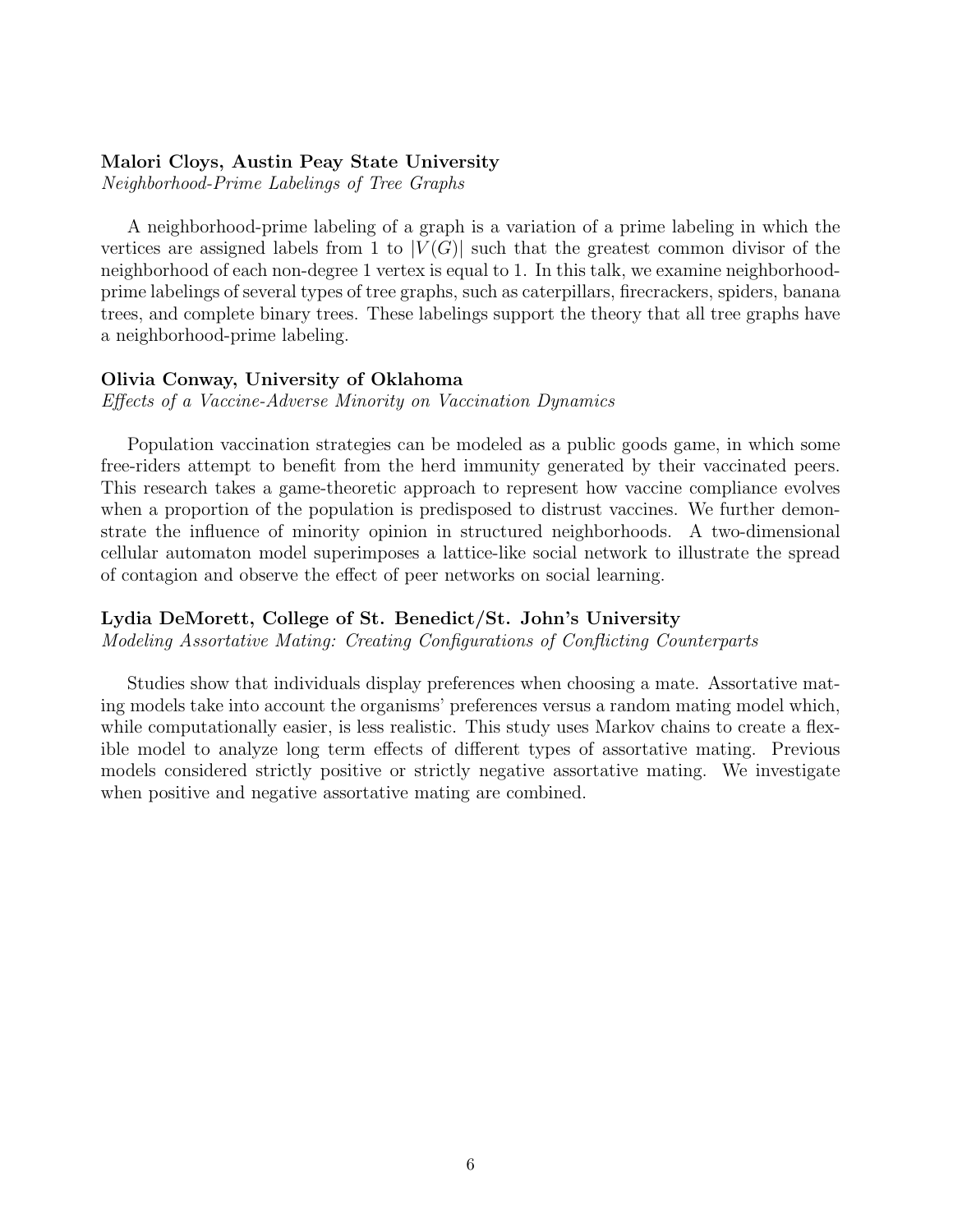#### Olga Dorabiala, Pennsylvania State University

Equation of State for Matter at Extreme Conditions

We provide a new statistical model, the Saha-Hypernetted-Chain model, for computing certain state variables of a plasma, including pressure and charge moments. The model is designed to be less computationally expensive than molecular-level simulations but more accurate than existing statistical models. Such a model is of interest to the Lawrence Livermore National Laboratory because the large-scale fluid dynamics computations performed there rely on the calculation of plasma state variables (at every point in a discretization of space) as a fundamental subroutine. Our approach is to combine the Saha model for computing ionization level proportions with the hypernetted-chain (HNC) model for computing pair-correlation functions. This approach addresses the main draw-back of previous statistical methods that use the Saha model: a poor estimation for the shift in ionization energy due to many-body effects. This shift can be more accurately estimated using the pair-correlation functions given by the HNC model.

#### Callie Duque, South Dakota State University

Extending the Bôcher-Grace Theorem to Quadrilaterals and Other Polygons

In recent years several published papers have investigated ellipses inscribed in triangles in the complex plane and related the geometry of the ellipse to a polynomial whose zeros are the complex coordinates of the vertices of the triangle. The foci of the ellipse are then the zeros of the derivative of this polynomial. In 2008, the result was revisited and called 'the most marvelous theorem in mathematics'. We call this the Bôcher-Grace Theorem after two early authors who discussed this result. The purpose of this undergraduate research project is to extend this type of result to quadrilaterals and other polygons. Since then several papers have been published with alternate proofs and extensions of the result to quadrilaterals and other polygons. This research has opened up more ideas within the fields of complex numbers and geometry. Therefore, we will more thoroughly understand the interworking of geometry and how different shapes and figures interact.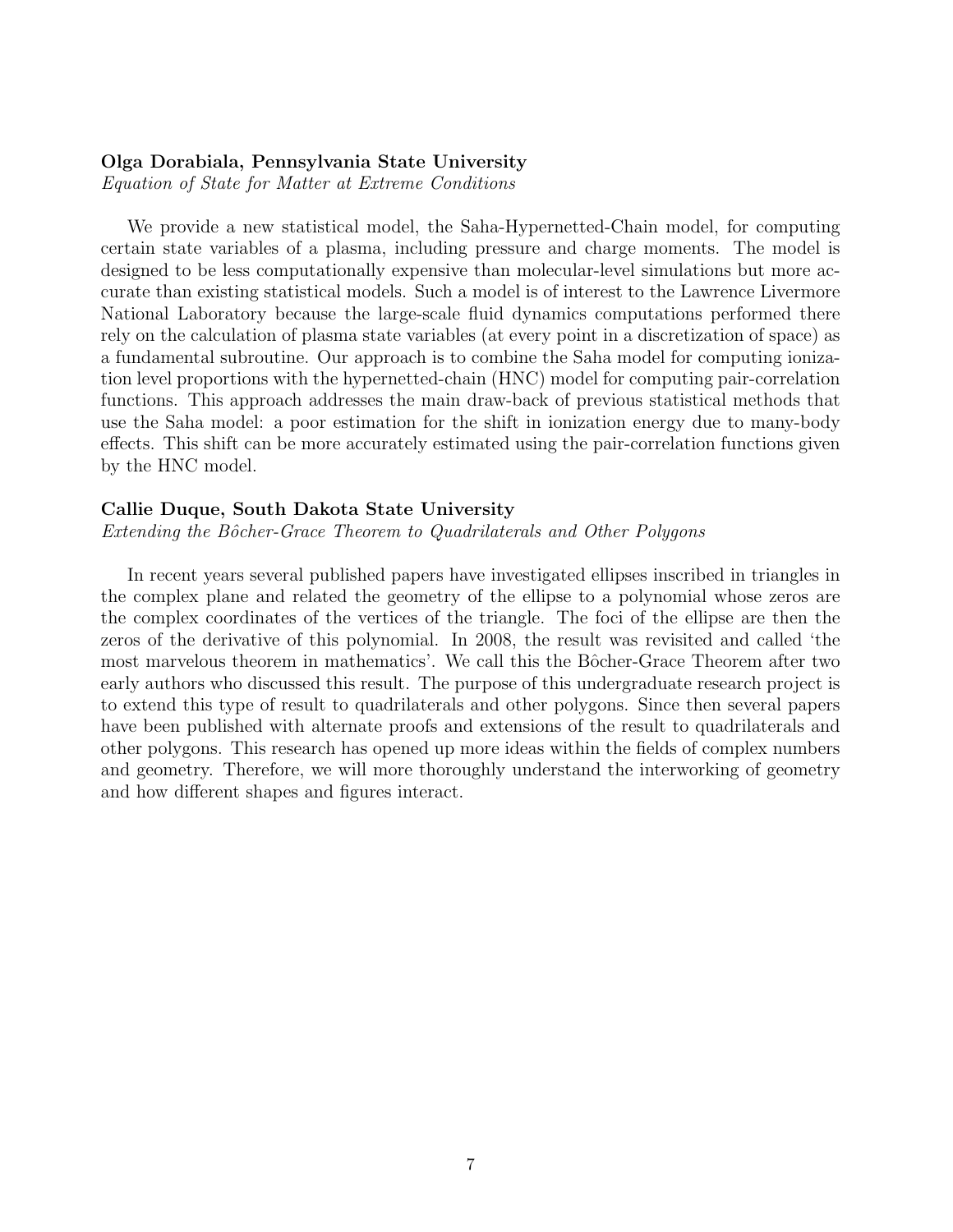#### Alexandra Embry, Indiana University

kth-Order Fibonacci-like Polynomials

The well-studied Fibonacci polynomials are described by  $F_n(x) = xF_{n-1}(x) + F_{n-2}(x)$  with  $F_0 = 1$  and  $F_1 = x$ . We extend this recursive polynomial sequence to  $G_n^{(k)}(x) = xG_{n-1}^{(k)}(x) +$  $G_{n-}^{(k)}$  $H_{n-k}^{(k)}(x)$  and further to  $H_n^{(k)}(x) = xH_{n-1}^{(k)}(x) - H_{n-1}^{(k)}(x)$  $S_{n-k}^{(k)}(x)$  with initial conditions  $G_0^{(k)} = G_1^{(k)} =$  $\ldots = G_{k-1}^{(k)} = 1$  and  $H_0^{(k)} = H_1^{(k)} = \ldots = H_{k-1}^{(k)} = 1$ . When  $k = 2$ , the  $G_n^{(k)}$  polynomials are the Fibonacci polynomials with altered initial conditions. When  $k = 3$  and  $x = 1$ , the  $G_n^{(k)}$ polynomials describe Narayana´s Cow Sequence. In this talk, we present a closed form for these polynomials from which we derive a class of significant integer sequences. We also study some interesting analytic properties of these polynomials, especially concerning the behavior of their roots. We establish that the minimal real roots of  $G_n^{(k)}(x)$  converge uniformly to some number  $-3 < r^{(k)} < -1$ , and the maximal real roots of  $H_n^{(k)}(x)$  converge uniformly to 2. MATLAB simulations show that the roots of  $G_n^{(3)}$  are rational for only  $n = 3, 5, 6, 10$  and 19, and those of  $H_n^{(3)}$  are rational for only  $n = 3$  and 12. Computer-assisted curve fitting using MATLAB suggests that the relative rates of convergence of the minimal real roots of  $G_n^{(k)}$  and the maximal real roots of  $H_n^{(k)}$  are of exponential order.

#### Kelly Emmrich, University of Wisconsin-La Crosse

Norm-Euclidean Ideal Classes in Galois Cubic Fields

Lenstra introduced the notion of a norm-Euclidean ideal class as a generalization of norm-Euclideanity of a number field. He classified all quadratic number fields possessing a norm-Euclidean ideal class. We investigate the Galois cubic case. We show that up to discriminant  $10^{11}$  at most two such number fields possess a nontrivial norm-Euclidean ideal class, and we conjecture no more exist. In an attempt to settle our conjecture, we prove explicit bounds on the first few non-residues of cubic characters under the generalized Riemann hypothesis.

#### Emma Fancher, University of North Alabama

Coding for Distributive Storage from Curves

Historically, researchers have predominantly looked at Hermitian codes for use in distributed storage. Algebraic geometric codes (AG-codes) have also been studied, and the generation algorithm of such codes is known. Because AG-codes have many advantages over Hermitian codes, our goal was to extend beyond the Hermitian case to explore the idea of using generalized AG-codes, specifically in the context of distributed storage. We investigated their structure and compared these codes to the Hermitian case, approximating the maximum number of total correctable errors. Based on our discoveries about AG-codes, we expanded and improved an already existing decoding algorithm (which may enable decoding of an otherwise non-decodable code) while exploring what occurs if certain pieces of information cannot be retrieved.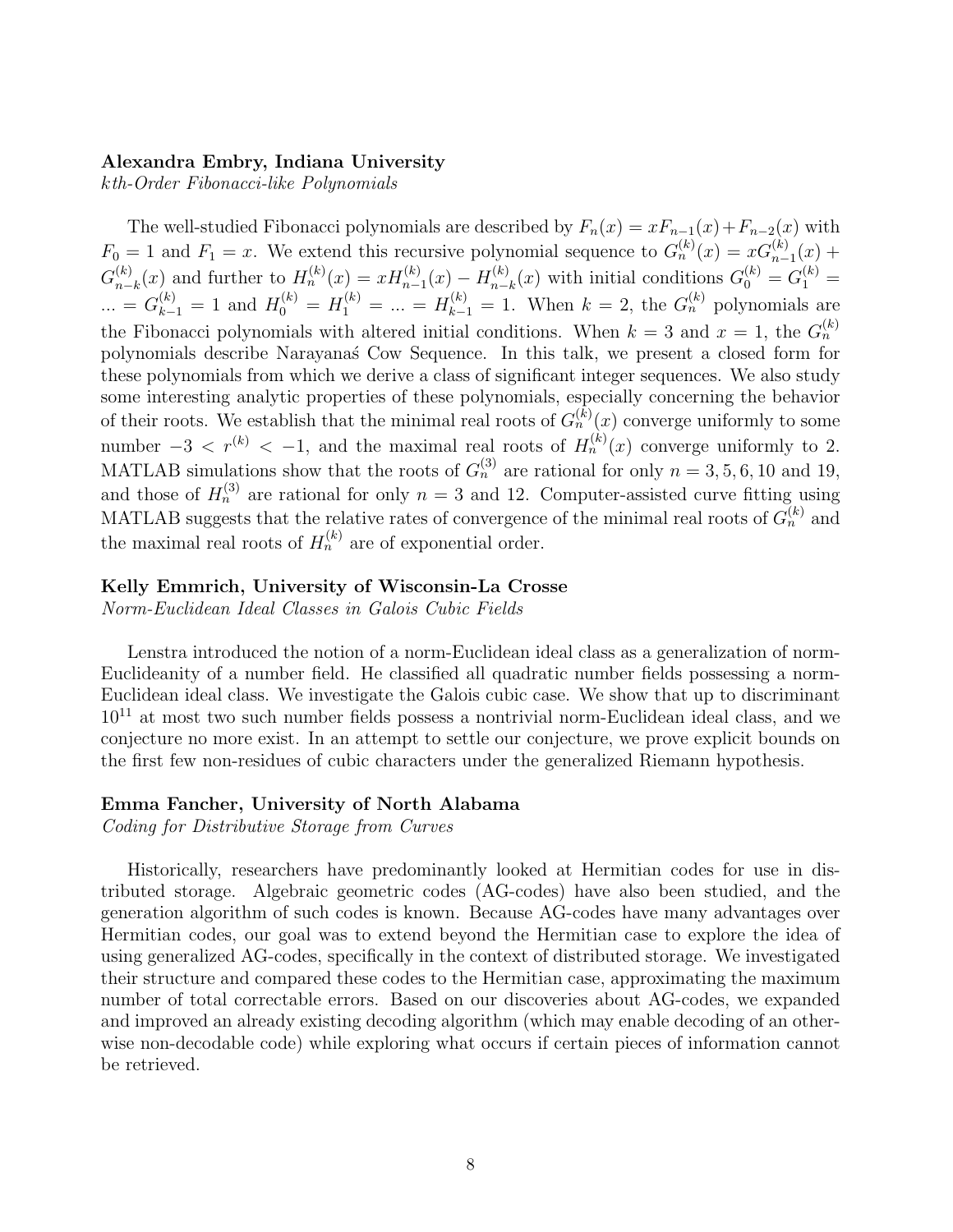#### Nina Galanter, Grinnell College Tiffany Jann, University of California, Berkeley Efficient Communication in Distributed Machine Learning

To train large-scale machine learning models more quickly, researchers have adapted model optimization algorithms for distributed environments, where communication between machines can be costly. Increasing communication frequency increases communicating cost, but improves convergence rate. Microsoft Research Asia, our project sponsor, is interested in optimizing communication in distributed machine learning. We investigate the effect of communication frequency on the convergence of distributed Stochastic Gradient Descent (SGD) through theoretical and experimental approaches. We conduct convergence analysis on convex models for synchronous and asynchronous distributed SGD. We perform synchronous and asynchronous distributed SGD experiments with the Logistic Regression, Convolutional Neural Networks, and Long Short Term Memory Neural Networks models. For each model, we vary communication frequencies and record the wall clock time and number of iterations SGD takes to converge.

#### Courtney Gale, Furman University

Using Social Media Analytics to Predict College Basketball Tournament Upsets

Betweenness is a measure of centrality for graphs, originally developed to analyze social networks. Applying this concept to college basketball, we used betweenness to identify "chaotic killers" in the NCAA Tournament: underdog teams whose inconsistent gameplay could either result in them flaming out in early rounds of the tournament or making a deep run. We calculated betweenness for each Division-1 college basketball team by creating a network of all 351 teams, with directed edges representing a game between two teams and the direction indicating victory. Teams with high betweenness were those that played inconsistently during the regular season. Upsets, particularly non-conference upsets, were emphasized by the measure, and we hypothesized that high-betweenness teams would also play inconsistently in the tournament. We found evidence to support this: teams seeded 7-16 from 2007 to 2017 in the top half of betweenness had a 36.11% higher variance in their number of tournament wins than low-betweenness teams with the same seeds. Furthermore, high-betweenness teams among the same seed group were also more successful in the NCAA tournament. Among teams identified as having at least a 20% chance of upsetting a typical lower seed, those with high betweenness averaged nearly double the number of tournament wins as those with lower betweenness.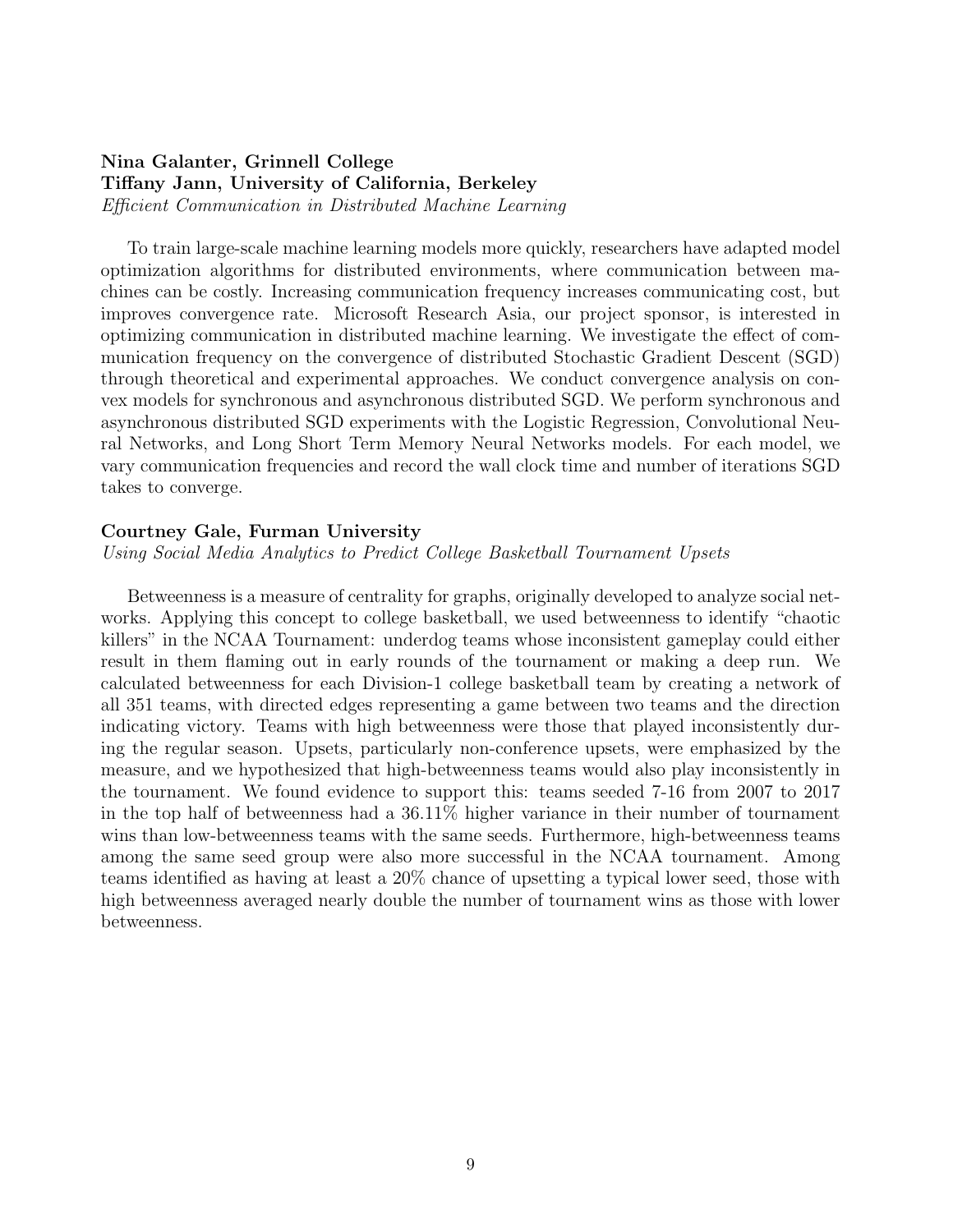#### Stephanie Garcia, Central Washington University

Breaking the Enigma

During World War II the Enigma machines, a rotor-based cipher machine, became widely used by military and government services to protect military and diplomatic communication. In 1995, Gillogly investigated an algorithm to break, or cryptanalyze, this cipher. The algorithm uses a numerical calculation, called the index of coincidence, to approximate how close our deciphered text is to standard English. We implemented this algorithm using Python and PyEnigma, a Py 3 library for simulating Enigma machines. We will describe the algorithm and then provide results on how successful it was.

#### Paige Graves, University of La Verne Jessie Loucks, California State University, Sacramento Hilbert Series of Certain Families of Numerical Semigroups

We say a subset S of the nonnegative integers is a numerical semigroup if S is closed under addition, S has a finite complement in the nonnegative integers, and 0 is an element of S. For a numerical semigroup S, the Hilbert series of S is given by the power series  $H(S; t)$ , which equals the sum over  $t^n$ , where n is an element of S. This series has a known rational form which can be found by using connections between numerical semigroups and algebraic topology. In the talk, we will discuss numerical semigroups and introduce some topology with the purpose of describing the rational form of the Hilbert series. We will also discuss and characterize some particular forms that  $H(S; t)$  can take when S falls into certain classes of numerical semigroups.

#### Jiajing Guan, George Mason University

Variational Data Assimilation for Neuronal Network Models

The large size of neuronal networks presents a challenge to understanding the behavior of the whole network. It is therefore of utmost importance to reconstruct the behavior of the network using the measurements of only a few neurons. In this research, we use coupled Fitzhugh-Nagumo models to simulate a chaotic neuronal network. Through the Levenberg-Marquardt method, we assimilate the behavior of a complete dynamical network given the data of a few observable nodes in the network, and assign each unobservable node a condition number describing the difficulty of reconstructing the node dynamics.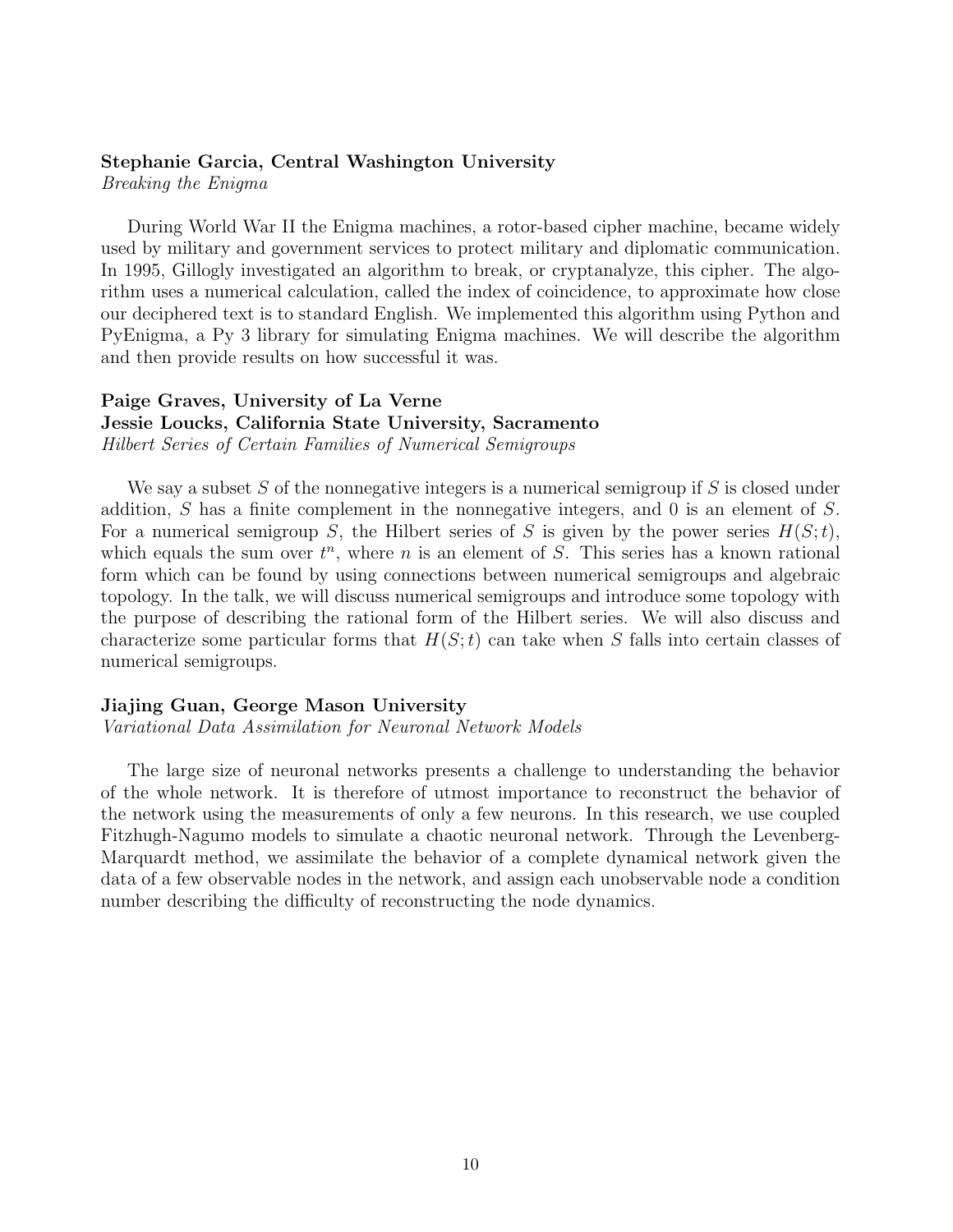#### Xiaotong Gui, Pomona College

Modeling of Ca2+ Dynamics during Fertilization in Caenorhabditis elegans worms

Fertilization is a strikingly complex process that involves multiple chemical and mechanical signals. Travelling calcium waves across fertilized oocytes have emerged as a critical signal for proper embryonic development in most animals. In this talk, we describe how we combine mathematical modeling and experiments to study Calcium travelling waves in Caenorhabditis elegans (C. elegans), where recent experimental findings have proposed that a local Ca2+ rise at the point of oocyte/sperm contact is followed by a global Ca2+ wave. Since the exact mechanisms of wave initiation and propagation are not well understood in this organism, we discuss how a bistable partial differentiation equation model can be used to explain the C. elegans calcium dynamics machinery. Our model is constructed to fit the observed traveling wave pattern and different wave initiation hypotheses are tested with simulations and compared with data.

#### Marcela Gutierrez, Northern Arizona University

Viola McCarty, Northern Arizona University An Infinite Tree of Primitive Pythagorean Quadruples

A primitive Pythagorean quadruple (PPQ) is a positive integer 4-tuple  $(d, a, b, c)$  having no common nontrivial divisors that satisfies  $d^2 = a^2 + b^2 + c^2$ . We will present a construction of a complete infinite tree of PPQs resulting from the orbit of  $(1, 0, 0, 1)$  under the action of a small family of matrices.

#### Emma Holzbach, St. Catherine University Autumn Mortenson, St. Catherine University θ-Twisted Involution Graphs on the Alternating Group

Extended symmetric spaces, which are  $R_{\theta} = \{g \in S_n \mid \theta(g) = g^{-1}\}\$  where  $\theta$  is an involution, are a point of interest in algebraic geometry. We studied an operation using generating sets of the alternating group on the extended symmetric space. With this operation, we produced graphs and examined their properties. We will discuss characterizations of the regularity and the edge type associated with each closed walk of these graphs, along with open questions pertaining to the vertex sets.

#### Tiffany Jann, University of California, Berkeley see Nina Galanter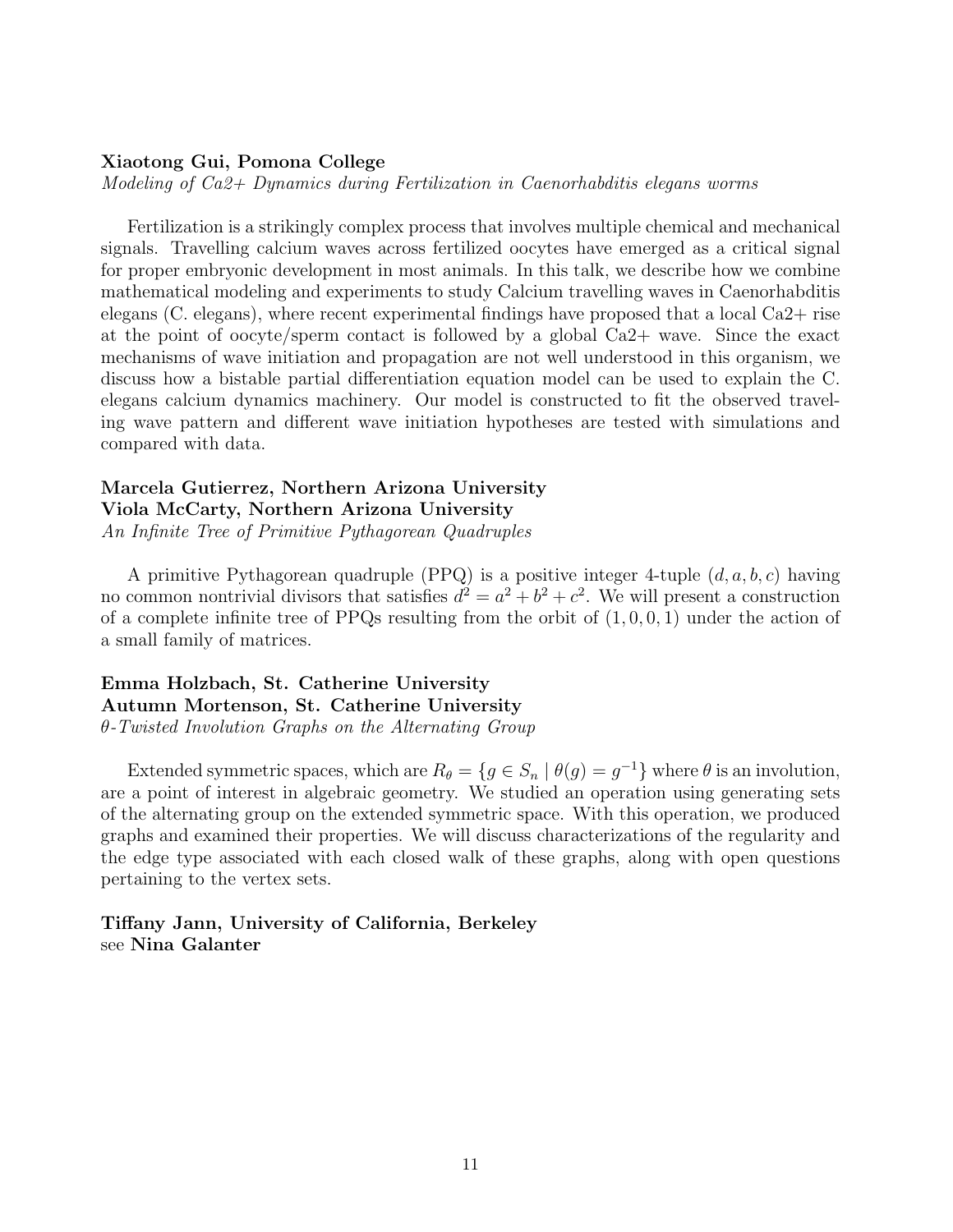#### Hye Kyung Kim, George Mason University

Dynamics of Red Coral Populations

Coral is an animal that plays an important role in the marine ecosystem. Consequently, a number of researchers have studied questions of conservation of the red coral population by introducing a data-based and high-dimensional discrete model. Numerical simulations of this model have given some first insights into the effects of changes in the mortality rate, as well as the effects of overfishing. We analyze their discrete time model for red coral populations to shed light on the long-term dynamics of the population. The model exhibits both fixed points and a Hopf bifurcation, as a function of the basic reproductive number. We demonstrate that after the Hopf bifurcation, neighborhoods of the fixed points converge to closed curves, which in turn approach extinction in certain parameter regimes. Furthermore, the numerical results have been verified through computer assisted proofs as a first step toward rigorous mathematical results.

#### Catherine King, University of Texas at Tyler

On λ-Unimodal Permutations

A specific class of permutations, called  $\lambda$ -unimodal permutations, have recently appeared in the study of characters of the symmetric group. A permutation is unimodal if, when written in one-line notation, the permutation is increasing then decreasing. A  $\lambda$ -unimodal permutation in  $S_n$  is a permutation comprised of k contiguous unimodal segments, where the lengths of the segments are determined by a composition  $\lambda = (\lambda_1, \ldots, \lambda_k)$ . In this talk, we will discuss permutation statistics, including fixed points and descents, on λ-unimodal permutations.

#### Rachel Koch, James Madison University

Metrics of Gerrymandering

A metric for determining the extent of political gerrymandering, called the Efficiency Gap (EG), has faced the Supreme Court this year. We will analyze EG's strengths, weaknesses, and the challenges it may face when it is scrutinized by the Court. We will also examine past court rulings pertaining to partisan gerrymandering and the various geometric and algebraic metrics which these have spurred. Finally, we present some initial findings for a new metric, the power of a vote, which focuses on the political power of the individual instead of the political power of the party. The power of a vote also works to quantify intent in redistricting decisions, an element missing from all previous metrics.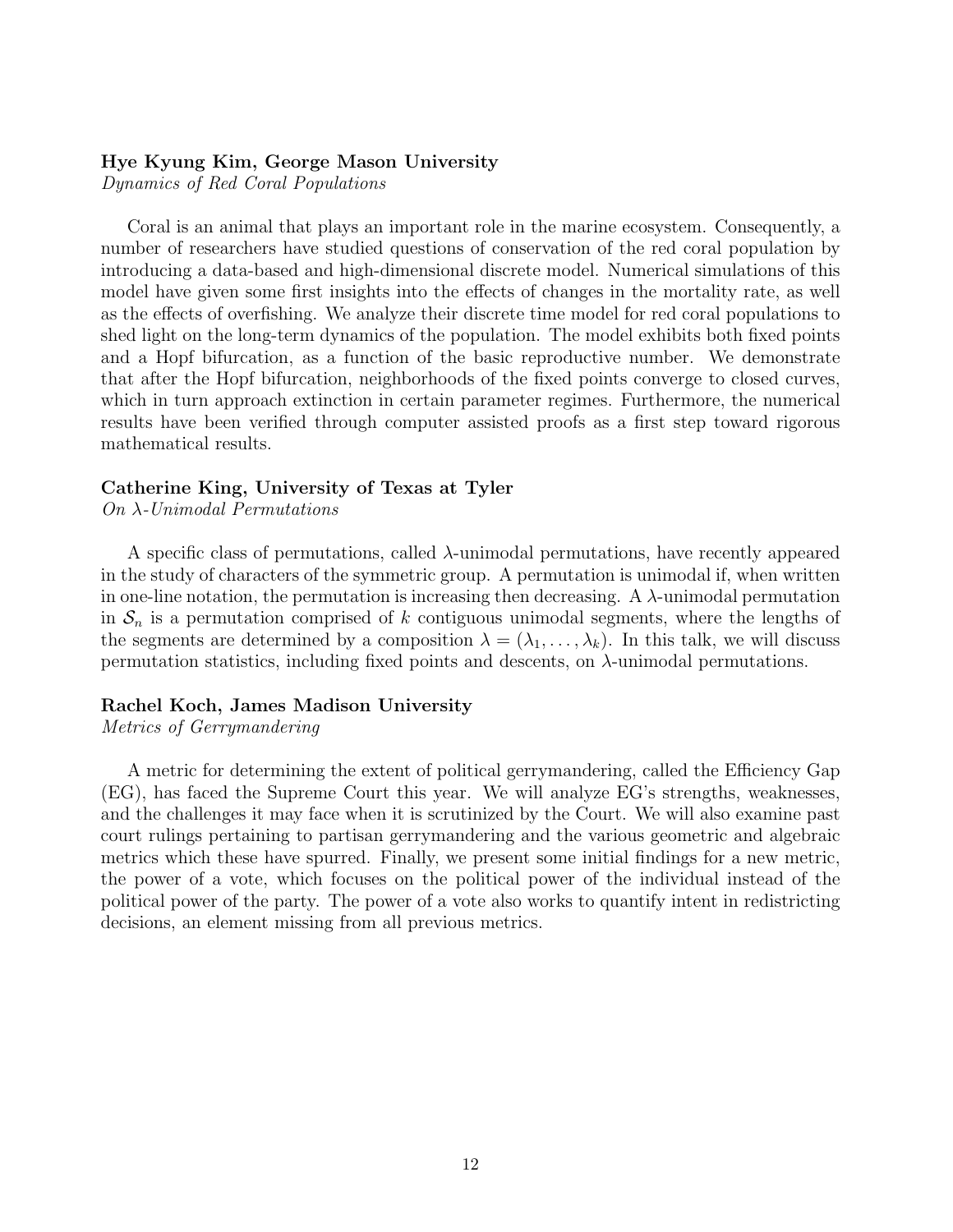#### Neeraja Kulkarni, Carleton College

Factorizations of k-Nonnegative Matrices

A matrix is said to be totally nonnegative if all square submatrices in it are nonnegative. Factorizations of totally nonnegative matrices have long attracted attention because of their applications in combinatorics, dynamics and probability, as well as their interesting topological structure. In particular, the semigroup of invertible totally nonnegative matrices can be partitioned, based on their factorizations, into cells that form a regular CW-complex. The closure poset of this CW-complex is described by the Bruhat order on subwords of factorizations. Our work considers  $k$ -nonnegative matrices, in which all minors of order at most  $k$  are nonnegative. We give a minimal set of generators in two special cases: first, when  $k = n - 1$ for any invertible matrices and second, when  $k = n - 2$  for triangular matrices with 1's on the diagonal. We describe how these two semigroups of matrices can also be partitioned into cells, to which we extend the Bruhat order by describing the subwords that arise from our new factorizations. The resulting partial ordering on subwords is the same as the poset induced by the topological closure of the cells of  $k$ -nonnegative matrices in these cases. This work was done with Ewin Tang of U Texas, Austin and Joe Suk of Stony Brook University.

#### Jessica Linton, Benedictine College

Modeling Biological Invasion with the Reaction-diffusion Equation

Every year, invasive species cause irreversible damage to economies and ecosystems worldwide. Preventing the spread of such species is an important step toward reducing impact on native flora and fauna, along with preserving local economies. A noteworthy example is Japanese knotweed, Fallopia japonica, a perennial native to Eastern Asia. It was introduced to the United States in the 1870s as an ornamental plant and has since displaced native vegetation and clogged rivers. Since fragments from the main plant can generate new sprouts, transport of such fragments by river networks may play a key role in its spread. To better understand the impact of a river on the spread of Japanese knotweed, we applied the Crank-Nicolson time splitting method to a reaction-diffusion model and compared our results with field data to assess its accuracy.

#### Jessie Loucks, California State University, Sacramento see Paige Graves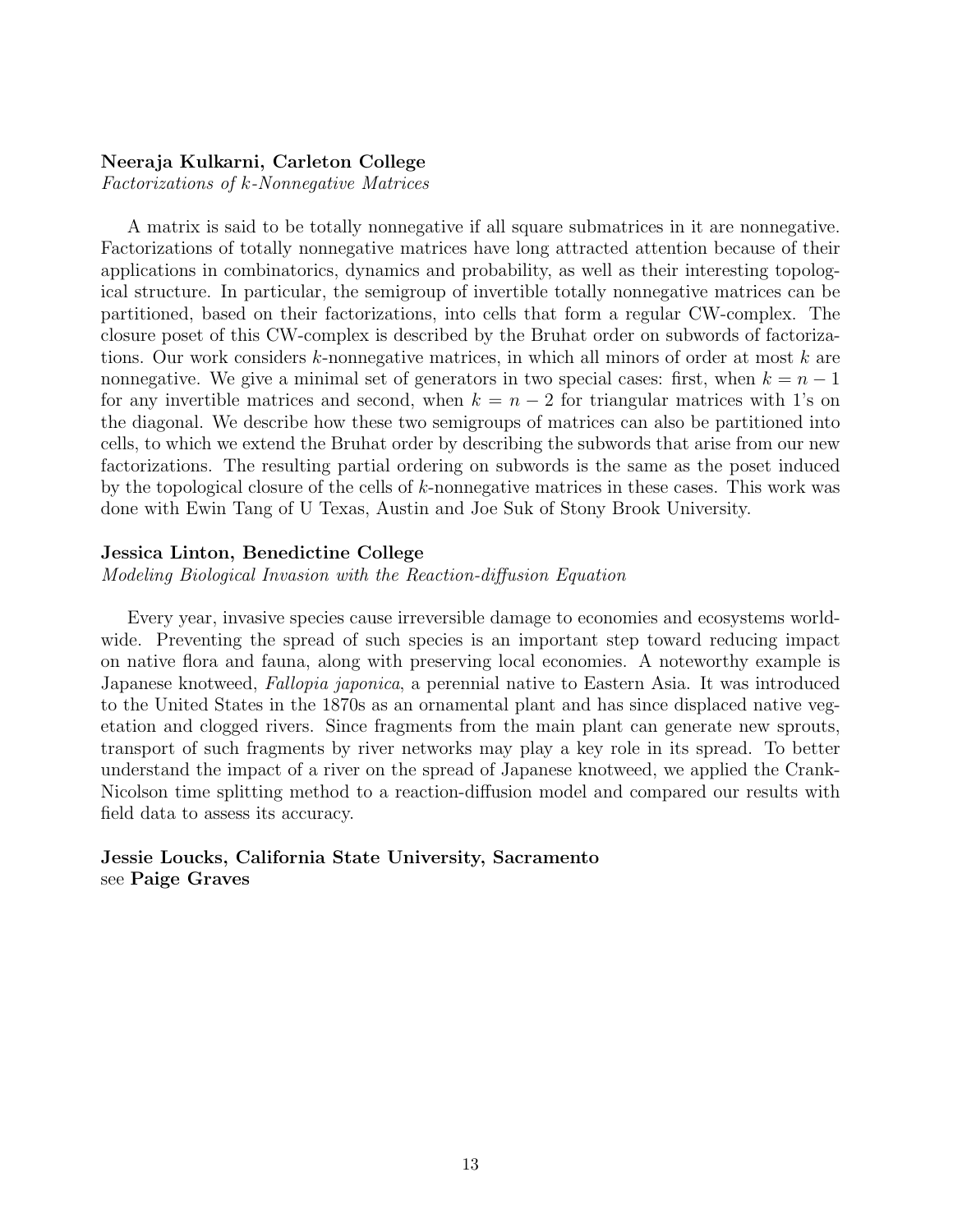#### Britney Mazzetta, Ithaca College

Predicting U.S. Childhood Obesity through Mathematical Modeling

In the past 50 years, observational studies have shown obesity to be the most prevalent nutritional-based disease in the most affluent countries of the world, including the United States. A variety of diseases, which results in a higher mortality rate, have been linked to those who suffer with obesity. This link raises concerns and has led to an increase in preventative efforts to reduce this rate through several public health programs in and out of schools to, hopefully, reverse the epidemic trend. We will provide a unique interpretation to how the trend can be modeled by focusing on the social and nonsocial factors that influence obesity and the degree to which those factors influence people by applying United States' data to a new mathematical model. This model will adopt similar strategies that were developed by Lucas Jódar and his colleagues ("Modeling dynamics of infant obesity in the region of Valencia, Spain," 2008). Interpretations of population changes in regards to obesity trends can then be made. Through these models, predictions can also be formed that will identify future childhood obesity trends in the U. S. This rate can then be used in a predictive manner. Additional solutions on how childhood obesity trends in the U.S. can be reduced could also be concluded.

#### Viola McCarty, Northern Arizona University see Marcela Gutierrez

#### Martha Morrise, Brigham Young University

Using Bayesian Inference to Reconstruct a Tsunami

An inverse problem is a situation in science which uses the results of a system to predict the conditions which caused them. A specific example of this is using Bayesian inference to reconstruct the location and conditions of earthquakes that occurred centuries ago, for which only anecdotal evidence exists. We use Markov chain Monte Carlo methods to find source parameters for earthquakes and tsunamis that occurred in Indonesia.

#### Autumn Mortenson, St. Catherine University see Emma Holzbach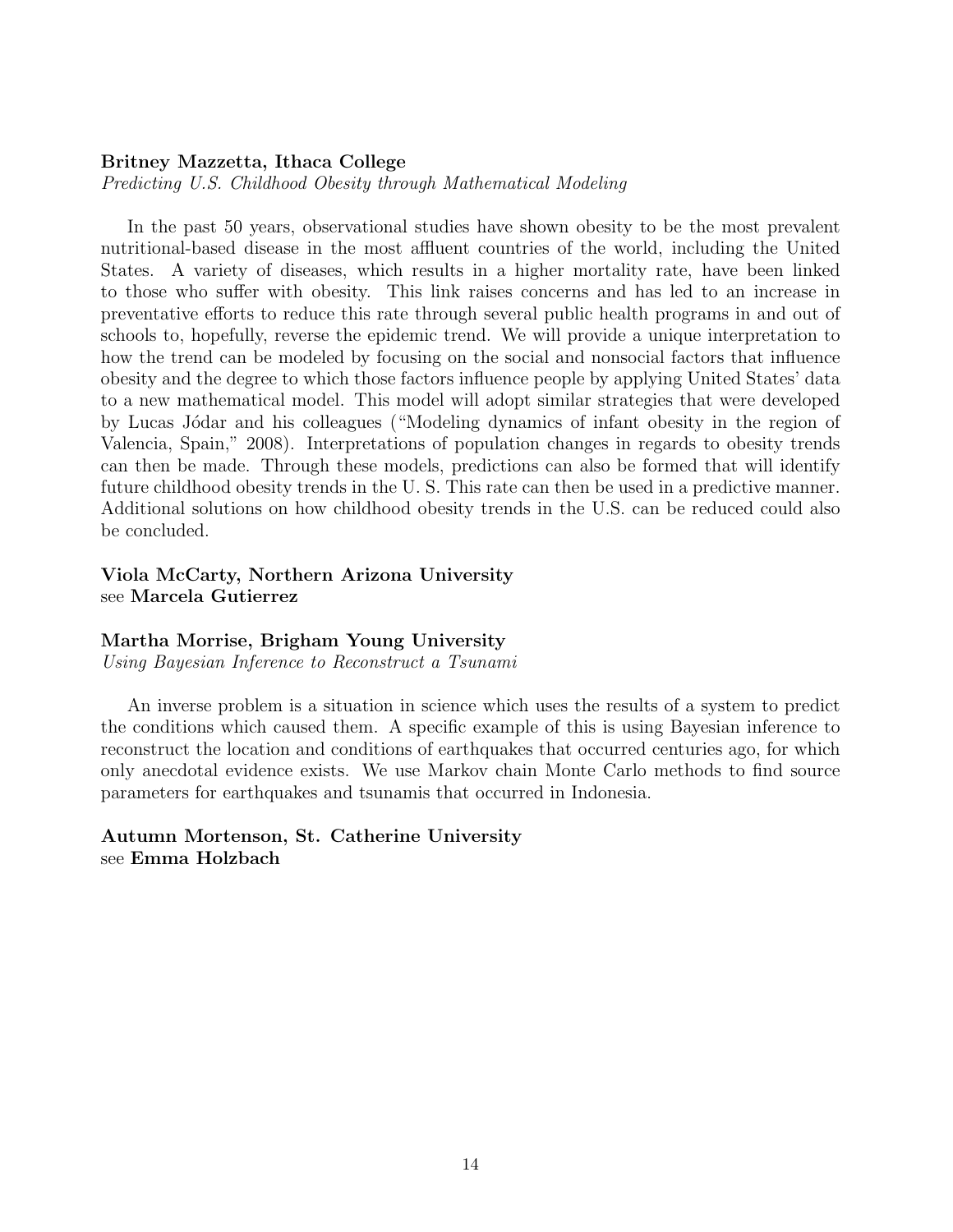#### Kaela Nelson, Brigham Young University

What's in the Air? Using Mathematical Models to Predict Boston Air Quality

Exposure to pollutants such as  $NO_2$ ,  $SO_2$  and  $PM_{2.5}$  are a significant concern, especially for those living in large cities. However, most major cities have five or fewer active air quality sensors. Various studies have shown that geostatistical models using traffic count, elevation, and land cover as variables can predict pollutant levels with high accuracy. However, collecting training data containing sufficient geospatial variation often involves large-scale deployment of sensors over the area of interest. In this study, we trained geospatial and spatio-temporal models for three EPA criteria pollutants –  $NO_2$ ,  $SO_2$ , and  $PM_{2.5}$  – using data collected from 398 counties across the US and applied the models to produce intra-urban pollution concentration levels for a 107.495 square mile region covering the Greater Boston area. The performance of our geospatial model (Land Use Regression) and spatio-temporal model (Gaussian Process) were found to be comparable of similar models in literature. Our study addresses also the public health challenge of effectively and meaningfully communicating scientific findings in environmental science to the general public. Specifically, we designed an interactive web interface for visualizing our Boston air pollution predictions. This interface serves as a proofof-concept for an accessible, educational, and scientific tool.

#### Charlotte Orr, Drake University

A Comparative Assessment of ETD-RDP vs NDF for Simulating Calcium Release in Heart Muscle Cells

Calcium is integral to the function of the human heart. When an irregularity in the heart beat occurs, cardiac specialists need to be able to detect what caused the problem as quickly as possible. A mathematical model exists to model the calcium uptake by the heart. This 3D model is very complex, so does not have an exact solution. Therefore, numerical analysis is used to produce solutions. The current NDF solution is quite accurate, yet quite slow as it is based on an implicit scheme. Using the semi-implicit ETD-RDP scheme, we found that results can be produced in half the time, while only sacrificing one significant digit of accuracy in a 1D version of the aforementioned model. Currently, we are working to prove that the results will stay constant in a 2D model as well. It is our hope that we will be able to decrease the current 5 days it takes to produce results in order to improve the chances of cardiac specialists being able to detect malfunctions in the heart before they happen.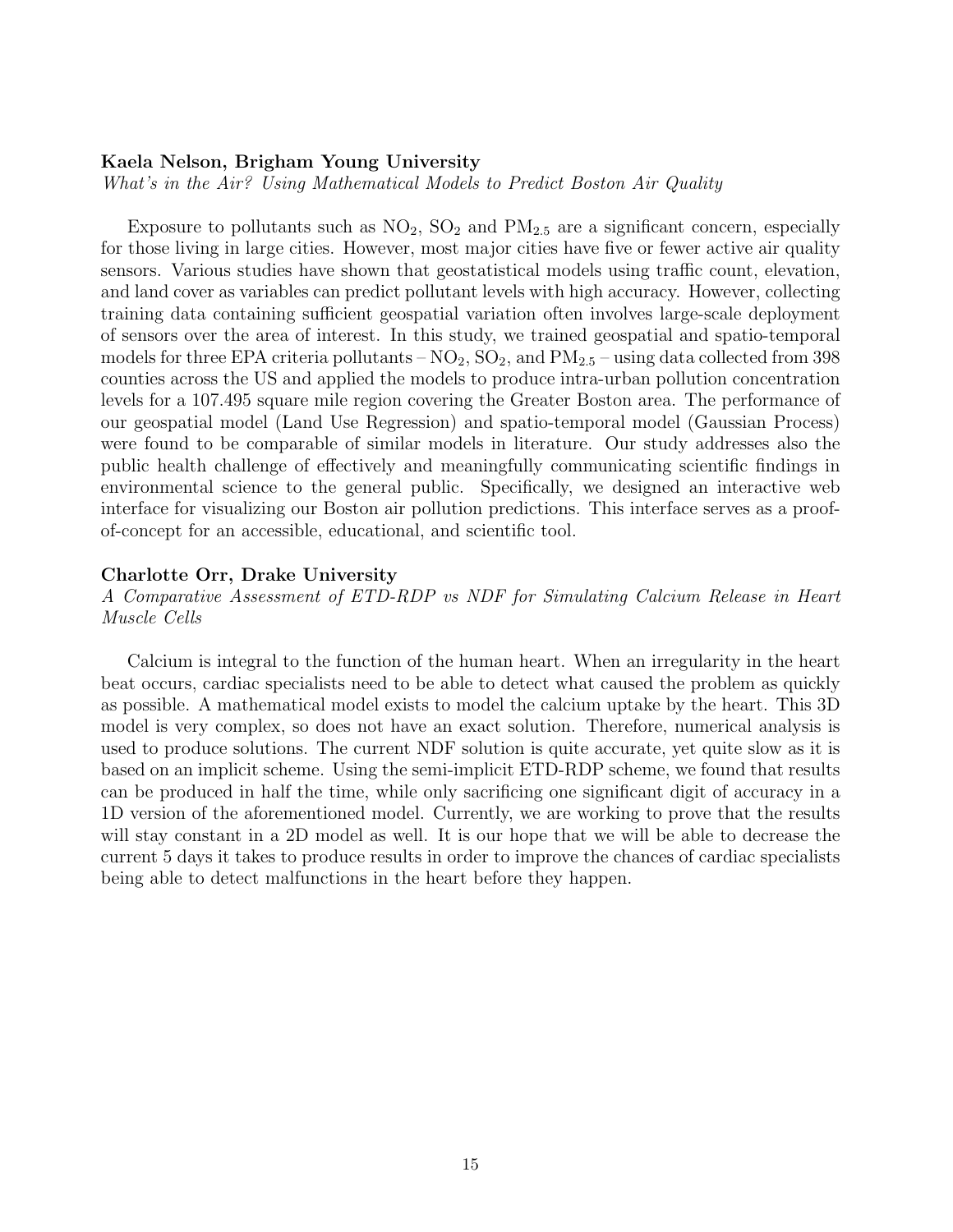#### Kira Parker, University of Utah

Personalization of Indexed Content via Collaborative Filtering and Topic Modeling

The USC Shoah Foundation's Visual History archive hosts a large collection of videotaped interviews with genocide survivors and witnesses, each tagged with a number of keywords describing the content. Existing search tools for the archive rank relevant testimonies with respect to a query regardless of the information about the specific user who makes the query. We designed a collaborative latent semantic model to discover users' underlying preferences, which is turn are used to recommend new relevant testimonies and rank the query results in a personalized fashion. The core idea in ranking testimonies beyond naive relevance matching is to make connections between users' past queries and the testimonies through latent semantic spaces underlying the users' interest and the testimonies' semantic similarities surfaced via keywords. Specifically, we formulate the problem as completing a matrix that describes users' interests in different testimonies by joint factorization of matrices that describe the relevance of index terms to testimonies and user interests respectively. We test our proposed solution on USC Shoah Foundation's historical data and compare our results with the state of the art methods.

#### Jordan Pellett, University of Wisconsin-La Crosse

Modeling Chronic Vascular Responses Following a Major Arterial Occlusion

Peripheral arterial disease is a serious health concern characterized by a major arterial occlusion. Following an occlusion, blood supply to peripheral tissues is significantly reduced, leading to severe pain and reduced mobility. Here, mathematical modeling is used to investigate the role of different vascular segments in restoring blood flow following a major occlusion. Vascular adaptations to collateral arteries and the distal microcirculation have been observed to occur on both acute and chronic time scales. The model couples acute vascular responses to two chronic vascular responses–arteriogenesis (increased diameter of existing vessels) and angiogenesis (new vessel formation)–to predict the time frame and significance of vascular responses that help restore flow after an occlusion. Preliminary results suggest that more collaterals than distal vessels are required for optimal flow restoration. Ultimately, the model can be used to identify the most important vessels to target for future therapies.

#### Julie Phillis, Youngstown State University see Jacquelyn Chapman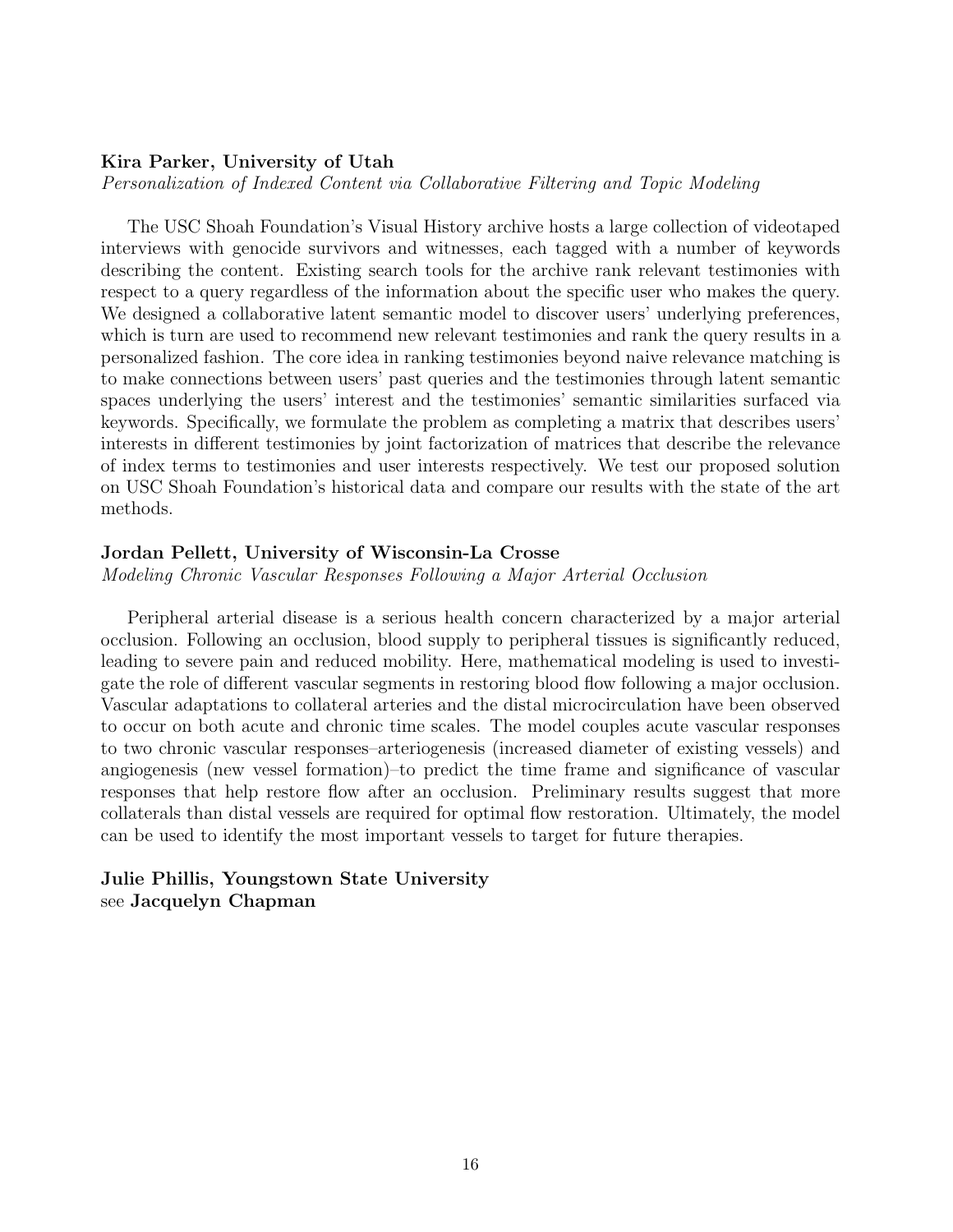#### Lexi Rager, Youngstown State University

Helping Students Make Wise, Data-Driven Academic Decisions

As technology has advanced, humans have progressed to the point where they have billions of pieces of information at their fingertips. However, with that power often comes an overwhelming amount of data. To help people attend to only the most relevant items, information filtering systems sort through all known data and return only what is seen as significant to an individual. A specific type of information filtering system is called a recommender system, and it tries to unearth implicit and explicit information about a user, combine all new information with any previous data about that user, and finally use the whole body of knowledge to predict the preferences of the user as accurately as possible. Recommender systems have become commonplace in companies trying to give their customers a personalized experience. For example, Amazon recommends items to an individual that are consistent with their past shopping habits, generating many more sales than if it just recommending items at random. Our research takes recommender systems and applies them to higher education. After researching different types of recommender systems, studying their strengths and weaknesses, and compiling a system of our own, we have created a program that can help students predict what classes and professors they would most like taking at our university. It is our hope that by using our program, students will have a convenient resource tailored to them to help make wise, data-driven academic decisions.

#### Maddie Rainey, Grand Valley State University

Quantifying the Variability of Baseflow of Watersheds For the Chesapeake Bay

The U.S. Geological Survey National Water-Quality Assessment Project conducted a study of 225 sites in the Chesapeake Bay watershed to estimate base flow. Baseflow is the estimated volumetric discharge of water, primarily from groundwater sources, that is relayed to the measurement sites. The study is necessary in order to address the nation's water supply for changes in the environment. Baseflow is estimated using a recursive digital filter. Calculating the variability of baseflow water discharge is important to make informed decisions about water regulation. We explored the estimation of variability of baseflow using two methods: the bootstrap method and the Delta method. Each method has its own limitations and requirements. Ultimately, bootstrapping was shown to be a reasonable recommendation for estimating baseflow variability. The bootstrapping algorithm was parallelized in order to compute numerous iterations on multiple processors for big data analysis. The derivation of the variability of a non-constant streamflow was also considered for further study, but not implemented.

#### Tina Rajabi, Edmonds Community College see Joanne Beckford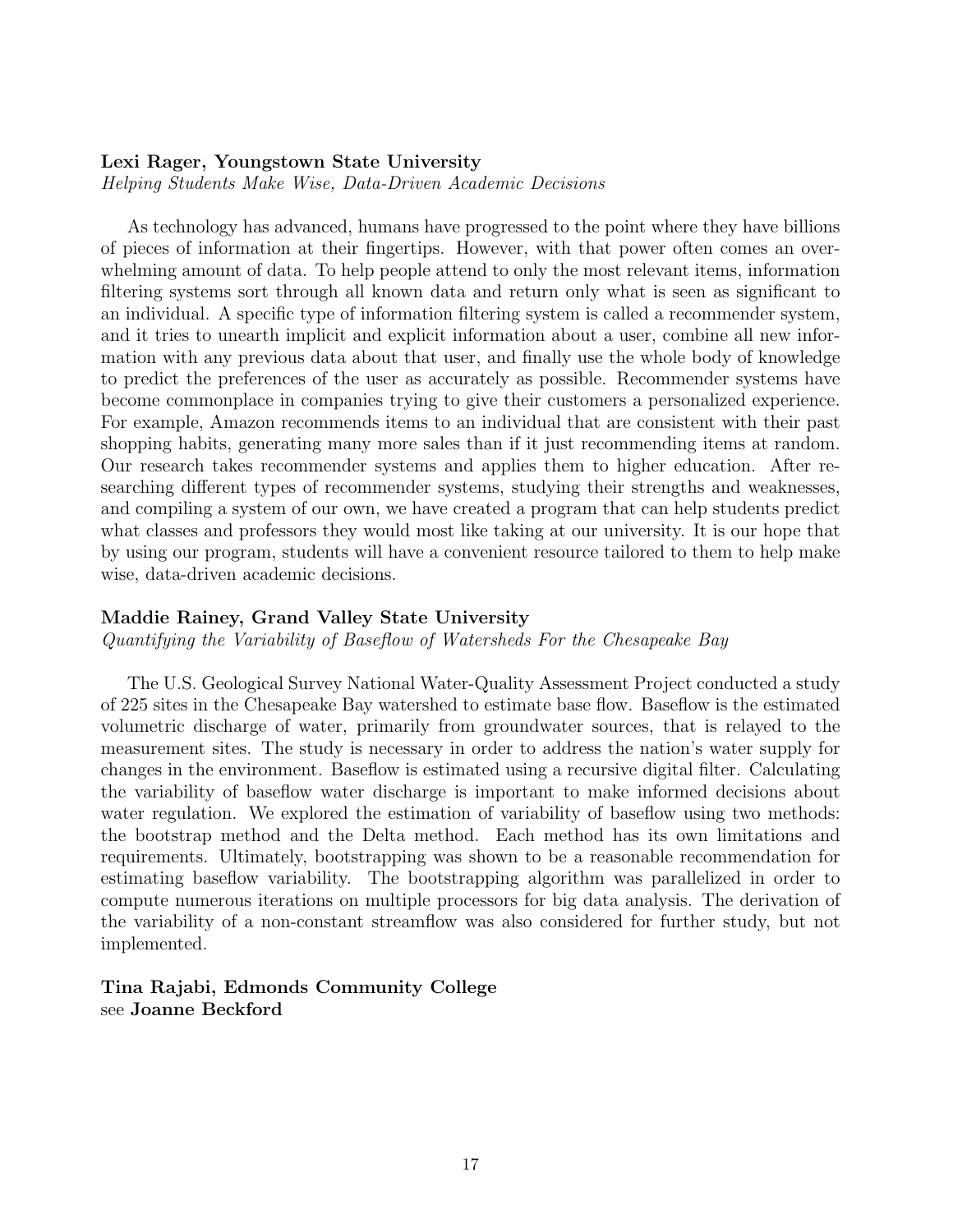#### Catherine Rea, Benedictine College

Convergence of  $N^{th}$  Generalized Continued Fractions

This talk begins with a generalization of purely periodic simple continued fractions, in which we replace all numerators with a constant  $N$  and evaluate the limit of such a continued fraction as N approaches infinity. Next, we extend the generalization to eventually periodic continued fractions. We then look at simple continued fractions of generalized golden ratios divided by an integer. Finally, we prove results about when such expansions are one or twoperiodic and discuss the exact form that the expansions take.

#### Mary Lib Saine, Furman University

Modeling Cilia-Driven Pulmonary Fluid Flow

Pulmonary cilia are flexible, densely packed, hair-like fibers that move with a coordinated whip-like motion to propel contaminants out of the lungs. The pulmonary cilia form a carpet on the surface of the lung and the bulk effect of the cilia's coordinated motion is a metachronal wave that travels along the carpet's surface. This wave helps propel the water-like periciliary liquid and the contaminants trapped in the adjacent mucus layer above it out of the lungs. We use the Method of Regularized Stokeslets to model the quasi-steady Stokes fluid flow generated by the immersed cilia. To model the cell surface that serves as a base for the cilia, we implement a system of regularized image singularities whose net effect creates a zero-velocity plane, replicating the cell surface. The dense spacing of pulmonary cilia creates modeling challenges. We investigate the fluid velocities in relation to the metachronal wave direction and the direction of the cilia's effective stroke to increase understanding of this biological transport mechanism.

#### Julie Sherman, University of Minnesota

Constraints on the Oceanic Carbon Sink Using Atmospheric Oxygen Data

Understanding the oxygen cycle and its relationship with the carbon cycle is an important tool in quantifying sources and sinks of carbon. Atmospheric measurements from the Scripps Oxygen Program have shown that while carbon dioxide levels are increasing, oxygen levels are decreasing, a trend consistent with their inverse relationship during photosynthesis and combustion. However, oxygen and carbon are decoupled with respect to oceanic exchanges, and thus this flux can be determined with the proper equations. In this study we develop a simple model of the global carbon-oxygen budget in which we incorporate data from the Scripps Carbon Dioxide and Oxygen Programs. Our results are obtained from derivative free optimization techniques, and give minimum sources and sinks necessary to replicate atmospheric observations. We compare our results to large and complex global circulation models.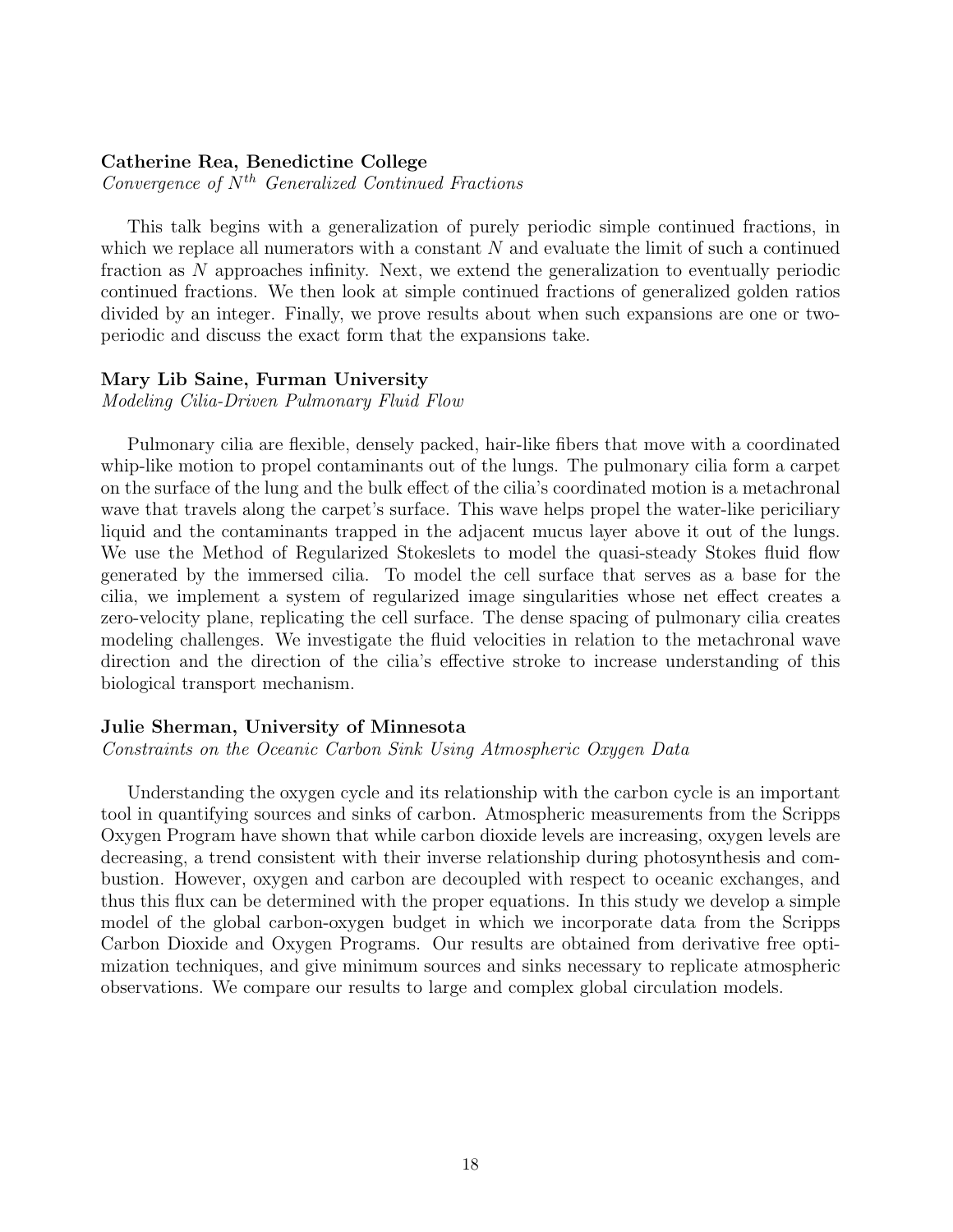#### Kasandra Short, Benedictine College

Reliability of Two-Terminal Graphs with Terminal Distance 3 or 4

The two-terminal reliability polynomial of a graph is the probability that a source vertex s is connected to a destination vertex t when each edge is included with probability  $p$ . A graph on a fixed number *n* vertices and *m* edges is uniformly most reliable if it has a two-terminal reliability polynomial greater than that of all other graphs with the same  $n$  and  $m$  for all  $p \in [0, 1]$ . We identify values of n and small m for which no uniformly most reliable graph exists when the distance from  $s$  to  $t$  is greater than or equal to 3. Additionally, the existence of a uniformly most reliable graph on specific values of n and large  $m$  is shown for graphs of distance 3.

#### Rebecca Sorsen, University of Nebraska-Lincoln

The Jones Polynomial of the Generalized Half Twist

The Jones Polynomial is a specific knot invariant than can yield extremely useful information; however, the Jones Polynomial is computationally complex. While computers can calculate the Jones Polynomial up to a certain complexity, we are interested in much larger, complex examples. Specifically, we focused on a special class of knots with many twisted, parallel strands, called the generalized half twist. We will discuss the properties of the Kauffman bracket expansion of the generalized half twist and apply our findings to the Jones Polynomial.

#### Lee Spence, Kennesaw State University

#### Physiologically Based Pharmacokinetic (PBPK) Modeling for a Persistent Chlorinated Water Contaminant

The compound 1,2,3-Trichloropropane (TCP) has historically been used during the production of pesticides and polysulfide rubbers, and remnant traces of TCP can still be found in groundwater. TCP shares structural similarities with toxic compounds, and it therefore is considered as possibly toxic. We developed a physiologically based pharmacokinetic (PBPK) model to determine internal doses of TCP in the body of F344 rats who were given an intravenous dose of TCP. Metabolism was modeled using Michaelis-Menton kinetics, and unknown metabolic parameters were optimized for using data from a 1984 intravenous study. Concentrations of TCP in each tissue with respect to time were predicted. We then altered the model to track internal doses in F344 rats that ingested TCP from contaminated drinking water, with drinking patterns modeled using a periodic intake function. Following our initial motivation, we scaled the drinking model to humans, with new parameters taken from literature or found through allometric scaling. We used this model to explore possible accumulation of TCP in human tissues after continued ingestion of contaminated water. Additionally, we performed sensitivity analysis on body fat percentage as it pertains to long-term accumulation.